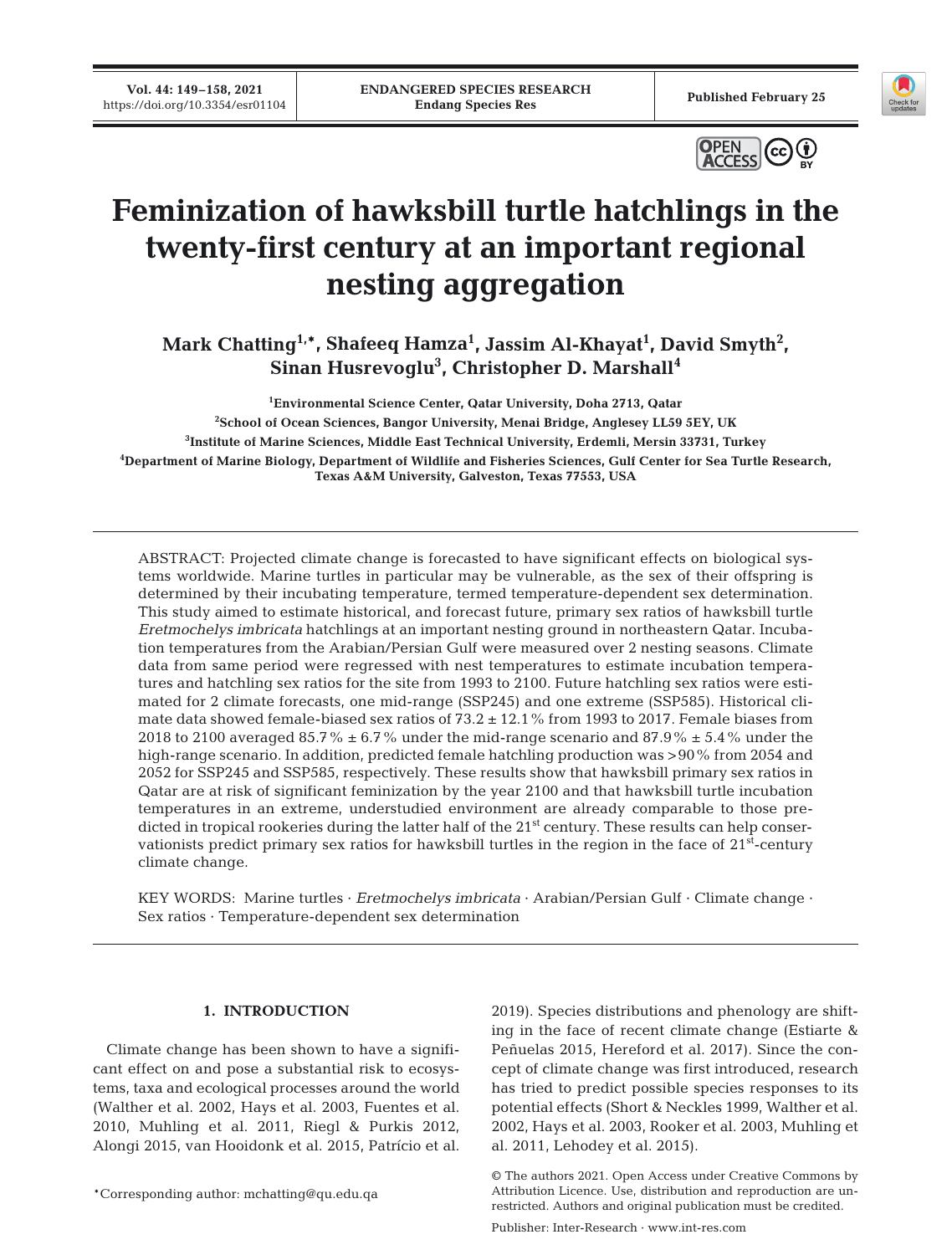Marine turtles are at particular risk from climate change since hatchling sex is determined by their incubation temperature (temperature-dependent sex determination, TSD; Yntema & Mrosovsky 1980, Mrosovsky et al. 1992, Ackerman 1997, Godfrey et al. 1999, Godley et al. 2002, LeBlanc et al. 2012b). The pivotal temperature (PT), approximately 29°C in most marine turtle species, is the incubating temperature at which a clutch will produce a 1:1 male: female sex ratio (Gross et al. 1995, Godley et al. 2002). However, recent research has shown that the PT may vary considerably between species, populations and even between clutches (Howard et al. 2015, Bentley et al. 2020). PTs between different flatback turtle *Natator depressus* populations in western Australia varied up to 1.5°C and were as high as 31.1°C (Bentley et al. 2020). While sea turtles show resilience to climate variability and heightened temperatures, the magnitude of forecasted climate change in the  $21<sup>st</sup>$  century is likely to induce significant increases in incubation temperatures, causing primary sex ratios to skew (Booth & Freeman 2006, Tezak et al. 2018).

While previous research has predicted hatchling sex ratios using climate data (Hays et al. 1999, 2003, Hawkes et al. 2007, Fuentes et al. 2010, Askari Hesni et al. 2016, Laloë et al. 2016, Monsinjon et al. 2019b, Patrício et al. 2019), relatively few studies exist from the extremities of global marine turtle distribution. The Arabian/Persian Gulf (hereafter referred to as 'the Gulf') is an extreme environment in which hawksbill turtles *Eretmochelys imbricata* nest (Pil cher et al. 2014a, Pazira et al. 2016, Chatting et al. 2018, Rees et al. 2019). The sea is a shallow basin with mean and maximum depths of ~35 and 160 m, respectively, and regularly experiences summer sea surface temperatures (SSTs) in excess of 36°C (Price et al. 1993, Sheppard et al. 2010). The region also experiences extreme seasonal heating and cooling cycles (Price et al. 1993), and many species persist on the threshold of their physiological tolerances (Hofmann & Somero 1995, Pörtner & Knust 2007, Riegl & Purkis 2012). Hawksbills in the Gulf display reduced fecundity compared to tropical populations; for example, it has been reported that they lay fewer eggs per clutch and may nest for a shorter period each year (Chatting et al. 2018). Despite many studies reporting on the nesting ecology of hawksbills in the region (Pilcher 1999, Pilcher et al. 2014b, Pazira et al. 2016, Chatting et al. 2018, Rees et al. 2019), incubation temperatures have received little attention, and it is still not known how incubation temperatures in this extreme environment compare with other regions. In addition, the Gulf is expected to experience

significant climate warming in the  $21<sup>st</sup>$  century (Pal & Eltahir 2016). As such, extreme temperatures may already be skewing primary sex ratios, and climate change is likely to pose a serious threat to marine turtles in the region throughout the 21<sup>st</sup> century.

The current study represents the first published account of hawksbill incubation temperatures in the Gulf. This study also aimed to predict incubation temperatures from air temperatures and use this relationship to statistically model primary sex ratios from 1993 to 2100. The results reported here can add to global understanding of hawksbills and can inform conservation and management practices to help mitigate against the potential effects of climate change.

# **2. MATERIALS AND METHODS**

### **2.1. Study site**

Nesting site incubation temperatures were measured along the northeastern coast of Qatar in the 2016 and 2017 nesting seasons. This area of Qatar has a well-documented history of hawksbill turtle nesting and represents a significant nesting aggregation for the species in the Gulf (Pilcher 1999, Tayab & Quiton 2003, Pilcher et al. 2014a, Chatting et al. 2018). As this work was part of a wider conservation program, 22 of the total number of clutches in which incubation temperatures were recorded  $(n = 26$ , see Table S1 in the Supplement at www.int-res.com/articles/suppl/n044 [p149 \\_ supp. pdf\)](https://www.int-res.com/articles/suppl/n044p149_supp.pdf) were relocated to protect against tidal flooding or predation. Clutches were laid anywhere from 26.1275° N, 51.3181° E to 26.0047° N, 51.4005° E along the northeastern coast of Qatar (Fig. 1a) and were relocated to a protected hatchery site on Fuwairit Beach (26.0311° N, 51.3752° E, Fig. 1b).

Incubation temperatures were measured during the 2016  $(n = 2)$  and 2017  $(n = 24)$  nesting seasons using TidbiT v2 loggers with a resolution to 0.02°C and an accuracy of  $\pm 0.21^{\circ}$ C. Relocation efforts were only made if clutches were thought to have been deposited <12 h earlier to minimize potential damage to developing embryos (Ahles & Milton 2016). When relocating clutches, eggs were placed in relocation boxes to minimize disturbance. Data loggers were deployed into the middle of the clutch immediately post relocation. The middle of the clutch was determined by counting the eggs upon excavation, replacing half in the nest, deploying the temperature logger and then replacing the second half of the eggs. If clutches were left *in situ*, eggs were excavated, counted and then placed back into the nest.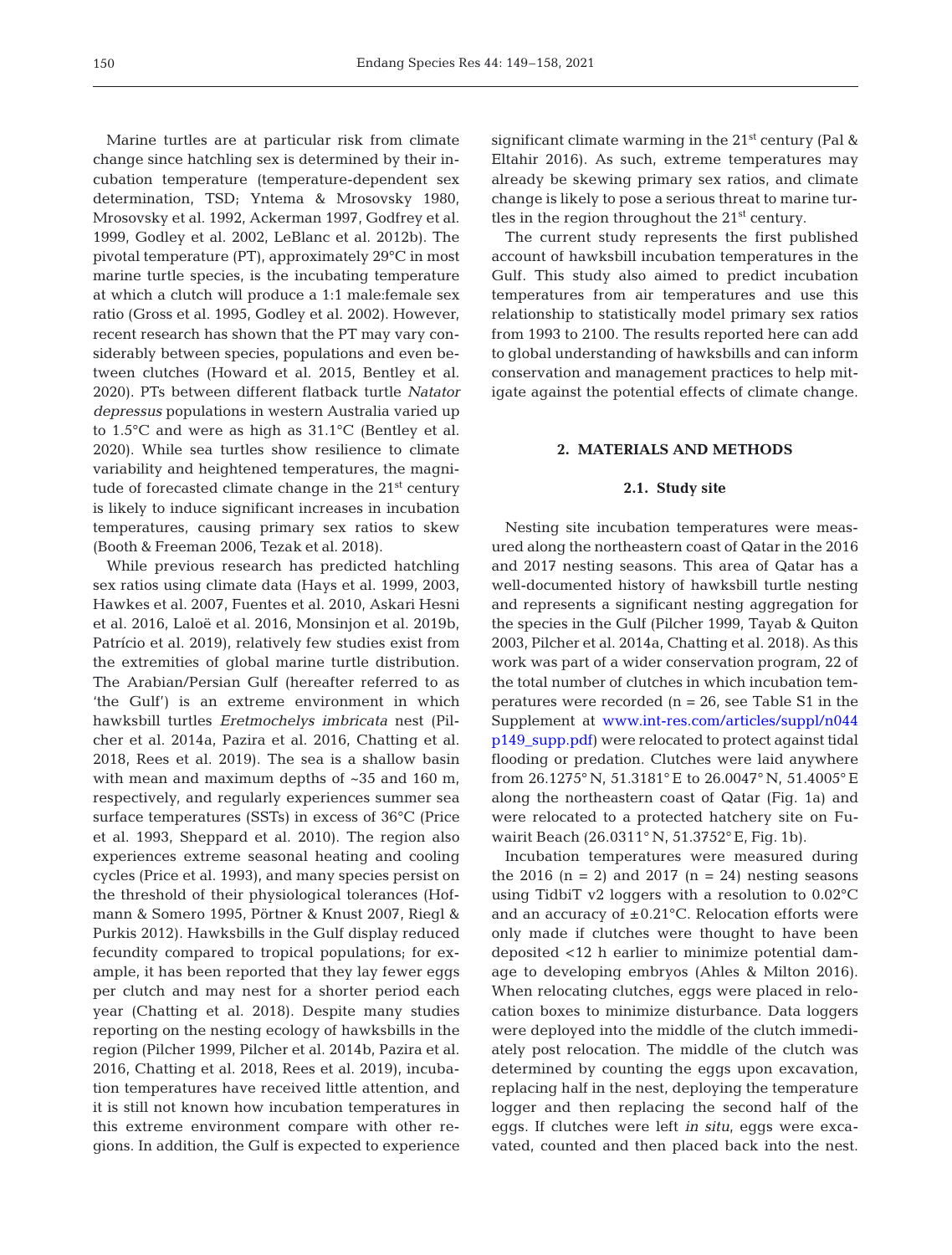

Fig. 1. (a) Qatar, in the Arabian/Persian Gulf. Boxed area depicts (b) hawksbill turtle nesting beaches in north eastern Qatar (darker shaded areas) where nests were relocated to a protected hatchery on Fuwairit beach (star) to protect against tidal flooding and predation

Loggers were deployed during this process after half of the eggs had been returned to the nest. All contact with clutches was minimized and monitored by the Qatar Ministry of Municipalities and Environment to ensure ethical treatment of clutches. Prior to engaging in this work, all participants were trained in the handling and relocating of marine turtle eggs. Mean daily incubation temperatures for each of the 26 nests in which loggers were deployed were calculated. Nests where loggers were deployed spanned all 4 months of the annual nesting period in Qatar (April to July) (Chatting et al. 2018) and the loggers recorded temperatures every 4 h.

#### **2.2. Nest temperature reconstruction**

Recorded incubation temperatures were regressed with climate data to reconstruct an hourly time series of past and future nest temperatures based on a previously published method (Girondot & Kaska 2015, Monsinjon et al. 2017, 2019b, Laloë et al. 2020). Generalised linear models (GLMs) with a Gaussian distribution were used to predict daily mean nest temperature and daily nest temperature amplitude separately. Increasing lag between successive nest temperature measurements and predictors (from 1 to 15 d) were contrasted to determine the best model for daily mean nest temperature (Girondot & Kaska 2015, Monsinjon et al. 2017). Predictors used for daily mean nest temperature were daily mean air temperature at 2 m height (TAS) and site-adjacent daily SST as reported in previous studies (Girondot & Kaska 2015, Monsinjon et al. 2017). The best predictors of TAS, SST and daily maximum  $(T_{\text{max}})$  and minimum  $(T_{\min})$  temperatures were used to model daily nest temperature amplitudes. Multicollinearity was ad dressed by removing explanatory variables with a variance inflation factor >3.3 (Kock & Lynn 2012). Models that best fit the data were selected by the lowest Akaike's information criterion (AIC) value (Zuur et al. 2009). Daily nest temperature maximum and minimum (daily mean  $\pm$  amplitude/2) as well as time of day they were recorded (minimum: 02:00 h and maximum: 14:00 h) were then used to model a sinusoidal function of hourly time-series nest temperatures using the 'HelpersMG' package in R (Girondot 2017). Daily mean TAS and SST directly seaward of the nesting beach have previously been used to predict daily nest temperatures (Monsinjon et al. 2017). TAS,  $T_{min}$  and  $T_{max}$  datasets were obtained from the National Center for Environmental Prediction (NCEP, www. cpc. ncep. noaa. gov) (Kanamitsu et al. 2002), and SST was obtained from the National Oceanic and Atmospheric Administration National Climatic Data Centre (NOAA NCDC) (https://psl. noaa.gov) (Reynolds et al. 2007). Climate datasets (daily TAS,  $T_{min}$ ,  $T_{max}$  and SST) were extracted from NCEP and NOAA data for the relevant location in Qatar from 1993 to 2017 to reconstruct past incubation temperatures. The entire NCEP dataset ranges from 1979 to 2017; however, missing data in the years 1979−1992 prevented extraction from these years. Precipitation, which has previously been reported as an influential factor in nest temperatures (Wyneken & Lolavar 2015), was excluded, as Qatar is a desert nation that experiences a general lack of rainfall (Sheppard et al. 2010). A mechanistic microclimate model, which uses weather data, local topography and soil thermal properties, has previously been shown not to have greater predictive power than correlative models using TAS and SST to infer incubation temperatures and so was not used in the current study (Laloë et al. 2020).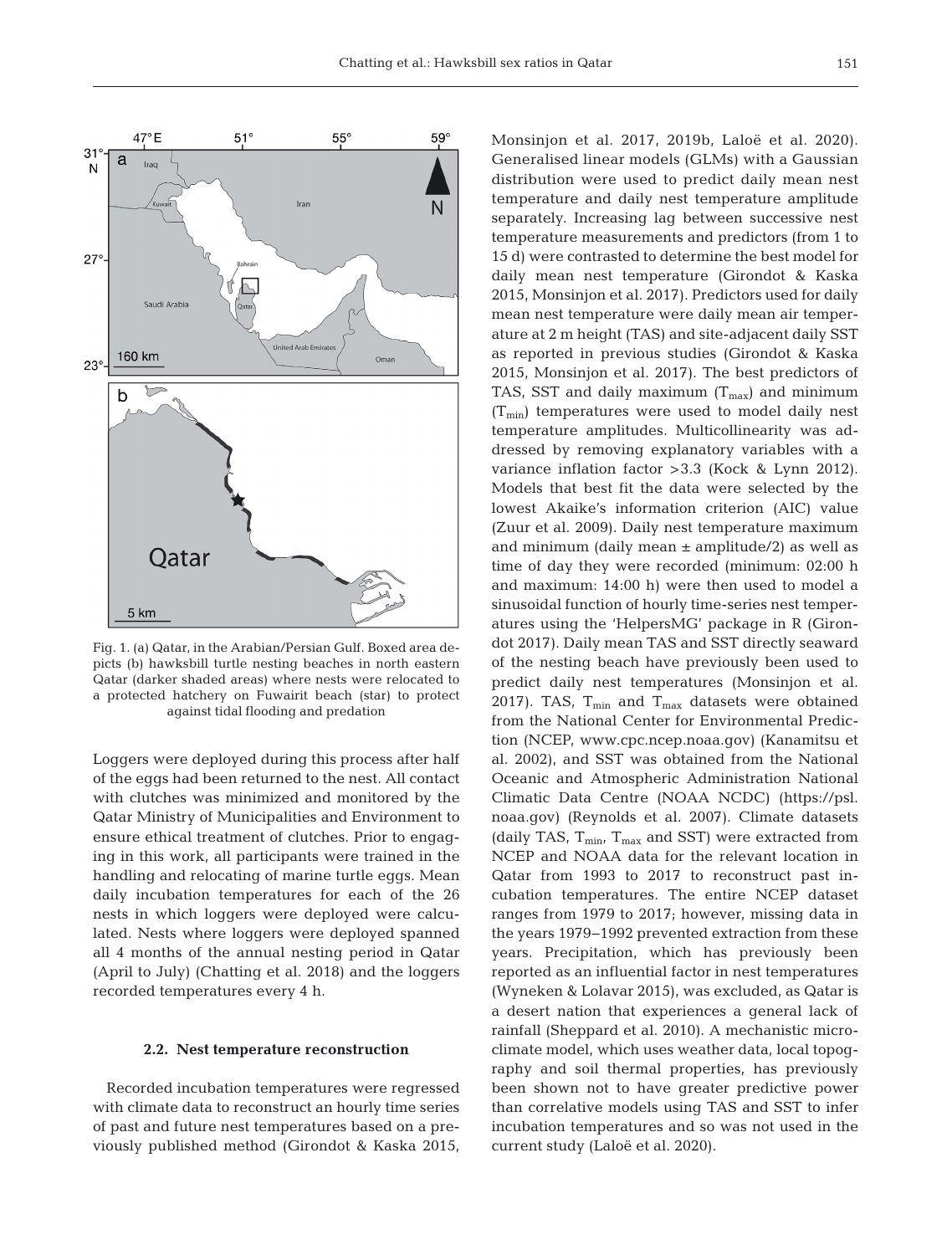To predict future incubation temperatures from 2018 to 2100, forecasted climate data in Fuwairit Beach, northeastern Qatar, were extracted from the Coupled Model Intercomparison Project phase 6 (CMIP 6) climate forecasts. Shared socio-economic pathways (SSPs) 245 and 585 (https://esgf-node.llnl. gov/ projects/ cmip6/) were selected. SSP245 and SSP 585 represent mid- and high-level climate scenarios, respectively. Climate datasets (daily TAS,  $T_{min}$ ,  $T_{max}$ and SST) were extracted from an ensemble of 6 climate projections (Table S2 in the Supplement) for both scenarios. The climate ensemble was bias-corrected for each location using historic observations and hindcast climate data from the same model ensemble using the equation (Luo et al. 2018):

Cor T<sub>min</sub>(d) = Hist T<sub>min</sub>(d) + {
$$
\mu
$$
[Obs T<sub>min</sub>(d)] –  
 $\mu$ [Hist T<sub>min</sub>(d)]} (1)

where Cor  $T_{min}(d)$  represents corrected  $T_{min}$  for the  $d<sup>th</sup>$  day. Hist T<sub>min</sub> and Obs T<sub>min</sub> refer to hindcast historical and observed  $T_{min}$  data, and  $\mu$  is the mean. Weighting coefficients for each bias-corrected ensemble member were then calculated following Muhling et al. (2011) (Table S2). From weighting coefficients, a mean weighted climate forecast dataset was calculated for daily TAS,  $T_{min}$ ,  $T_{max}$  and SST. Incubation temperatures and 95% CIs were predicted on an hourly scale up to the year 2100.

# **2.3. Modelling embryonic development of hatchlings**

Sex of marine turtle hatchlings is determined in the middle third of development, which is termed the thermosensitive period (TSP) (Girondot 1999, Godley et al. 2002, Wyneken et al. 2007, LeBlanc et al. 2012b, Girondot & Kaska 2014, Girondot et al. 2018). The timing of the TSP is not constant and changes depending on incubation temperature. It can be estimated from the thermal reaction norm model (Girondot & Kaska 2014, Fuentes et al. 2017, Girondot et al. 2018) using the 'embryogrowth' (Girondot 2019) package in R. The thermal reaction norm model was fit using maximum likelihood estimation from incubation data collected by loggers deployed in the field. Confidence intervals of the thermal reaction norm were generated by using Monte Carlo simulations over 10 000 iterations. From the thermal reaction norm, hatchling growth throughout the incubation process can then be modelled using the equation (Fuentes et al. 2017):

$$
X(t) = K \exp{\ln[X(0)/K] \exp[-r(T)t]}
$$
 (2)

where  $X(t)$  represents the size of a developing hatchling at time *t*, and *X*(0) is the size of the embryo at the time of egg laying (1.7 mm) (Girondot & Kaska 2014). *K* represents the final straight carapace length (SCL) of hatchlings upon hatching. Hawksbill hatchlings in Qatar have a mean  $(\pm SE)$  SCL of 35.74.  $\pm$  1.20 mm (M. Chatting unpubl. data). The rate of development at temperature T is represented by r(T). The middle third of development then starts when a developing hatchling reaches 1/3 of the final SCL and ends at 2/3 of the final SCL. It has previously been proposed (Hays et al. 2003) that mean temperatures during the middle third of development can be used to predict sex ratios; however, this does not take into account the increase in rate of development during higher temperatures. Therefore, it is more accurate to use the constant temperature equivalent weighted by embryo growth  $(CTE_w)$  to predict clutch sex ratio.  $CTE_w$  is calculated by (Fuentes et al. 2017):

$$
CTE_{W} = \frac{\sum_{i=k}^{N-1} T_{i} \times W_{i}}{\sum_{i=k}^{N-1} W_{i}}
$$
(3)

where  $T_i$  is the temperature at any time  $i$  during incubation,  $W_i$  is the growth from time *i* to  $i + 1$ , and N represents the length of incubation in the same time unit as *i*. A metabolic heating coefficient was added to  $CTE_w$  values to account for the increase in incubation temperatures during the incubation process with respect to the surrounding sand (Monsinjon et al. 2017). The metabolic heating value was calculated by assuming a final difference of nest and surrounding sand temperature of +2.05°C at the time of hatching (Monsinjon et al. 2017) and that metabolic heating only affected sex ratios up to the end of the TSP. Hence metabolic heating follows the developmental curve modelled by Eq. (2), and metabolic heating that affected sex ratios was  $2/3 \times 2.05$ .

#### **2.4. Annual sex ratio estimation**

It was assumed that the timing and distribution of the annual nesting period remained the same each year from 1993 to 2100 and lasted from the start of April to the middle of June and peaked in the first 2 wk in May (Chatting et al. 2018).  $CTE_w$  and 95% CI were calculated from reconstructed hourly incubation temperatures for each day of the nesting season starting on 1 April until 15 June for each year. This approach captured 76 unique incubation periods annually and their corresponding CTEw. A logistic regression model using a quasibinomial distribution predicted sex ratio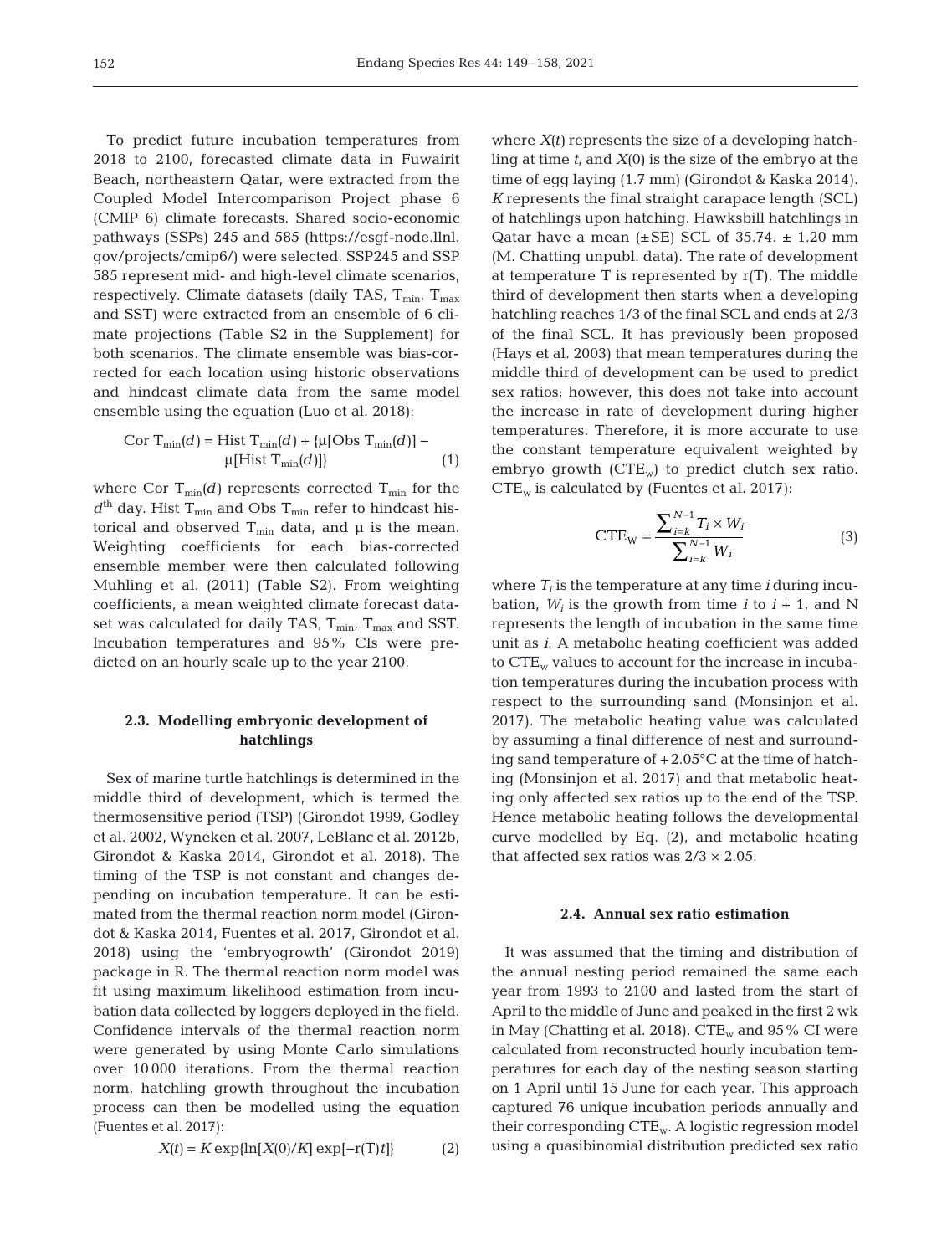from each unique  $CTE_w$  and its associated CIs to determine the proportion of each clutch that was female from 1993 to 2100. As no previous efforts have investigated PTs in hawksbills in the Indian Ocean, the logistic regression model was developed by combining observations from Godfrey et al. (1999) and Mrosovsky et al. (1992), the only 2 previous published attempts to develop such a model for hawksbill turtles (Fig. S1 in the Supplement). The PT (mean  $\pm$  SE) for this model was  $29.8 \pm 0.1$ °C while the transitional range of temperature was from 28.6 to 30.8°C. Previously, incubation temperatures >35°C have been assumed to be the lethal limit for marine turtle clutches (Valverde et al. 2010, Howard et al. 2014). This assumption was not applied in this study, as there was no decrease in hatching success in 7 out of the 26 clutches monitored (M. Chatting unpubl. data) where incubation temperatures regularly exceeded 35°C. To calculate total annual sex ratios, a normally distributed frequency of nesting over each nesting season was assumed from 1 April to 15 June. The results of the logistic regression were then weighted depending on when in the season they occurred, and the sum of all of these weighted sex ratio estimates was the total sex ratio for the year (Fig. S2 in the Supplement). This was repeated for upper and lower CI bounds to propagate uncertainty levels. All statistical and numerical analyses were performed in R version 4.0.2.

# **3. RESULTS**

Mean ± SE measured daily clutch temperature from April to June was  $31.1 \pm 0.1$ °C and ranged from a minimum to maximum mean daily temperature of 25.9 and 34.9°C, respectively. Mean monthly incubation temperatures showed an increase throughout the season from April (26.9 ± 0.2°C) to May (29.7 ± 0.1°C), June (32.1 ± 0.05°C) and July (33.8  $\pm$  0.1°C). The thermal reaction norm exhibited by hawksbills in Qatar showed an increase in embryonic growth rate up to 35.1°C, after which the rate decreased (Fig. 2). The logistic model used to predict proportion female from TSP incubation temperature showed a PT of 29.6°C and a transitional temperature zone (the range of temperatures in which a mixed sex ratio occurs) from 28.6 to 30.8°C (Fig. S1).

Daily mean incubation temperature  $(T_{\text{nest}})$  was best predicted by the GLM with lagTAS = 1 d and  $\text{lagSST} = 5 \text{ d } (F_{2.1020} = 1051, \text{ p } < 0.01, \text{ r}^2 = 0.67)$ :

$$
T_{\text{nest}} = 0.27 \times \text{lagTAS} + 1.00 \times \text{lagSST} - 8.15 \quad (4)
$$

This model performed better than the next best model with  $\text{lagTAS} = 1$  and  $\text{lagSST} = 4$  ( $\triangle$ AIC: 22.52,

Fig. 2. Thermal reaction norm used for modelling hawksbill turtle embryo growth throughout the incubation process. The solid line is the mean growth rate and dashed lines are 95% confidence intervals

ΔRMSE: 0.01). Daily mean incubation temperature amplitude  $(T_{amp})$  was best predicted by the GLM with lagTAS = 2 d  $(F_{1, 524} = 42.73, p < 0.01, r^2 = 0.07)$ :

$$
T_{amp} = -0.15 \times \text{lagTAS} + 5.93 \tag{5}
$$

This model performed better than the next best model with  $\text{lagTAS} = 3 \text{ (AAIC: } 4.28, \text{ \Delta RMSE: } 0.01$ .

Annual mean TAS and SST showed an increasing trend from 1993 to 2100 (Fig. 3). TAS and SST averaged 26.8 and 26.4°C, respectively, in 1993. By 2100, they increased to 29.7°C (TAS) and 28.5°C (SST) under the mid-range scenario (SSP245, Fig. 3a) and to 32.4°C (TAS) and 31.6°C (SST) under the highrange scenario (SSP585, Fig. 3b). Historical (1993− 2017) reconstructed hourly incubation temperatures showed slight increases in maximum temperatures from highs of 36.9°C in 1993 to highs of 38.3°C in 2017. Post-2017 increases were more significant; highs >39°C were detected every year from 2062 onwards under SSP245 and even earlier (2039) under SSP585. The maximum incubation temperature predicted under SSP245 was 40.5°C in 2095, while under SSP585, hourly incubation temperatures reached a maximum of 43.7°C in 2098. Mean annual  $CTE_w$ prior to 2018 was 30.9°C (Fig. 3), while forecasted  $CTE_w$  values increased by 1.8°C (32.7°C) and 2.7°C (33.7°C) under mid- (SSP245) and high-range (SSP585) scenarios from 2018 to 2100.

A significant female bias was detected throughout the entire study period (1993−2100) (Fig. 4). Two years out of the 107 yr study period were male biased (<50% female hatchling production). Data also showed a steady increase in female hatchling production from 1993 to 2100 (Fig. 4). Historical data revealed that annual female hatchling proportions ranged from a minimum of  $49.0 \pm 22.6\%$  to a maxi-

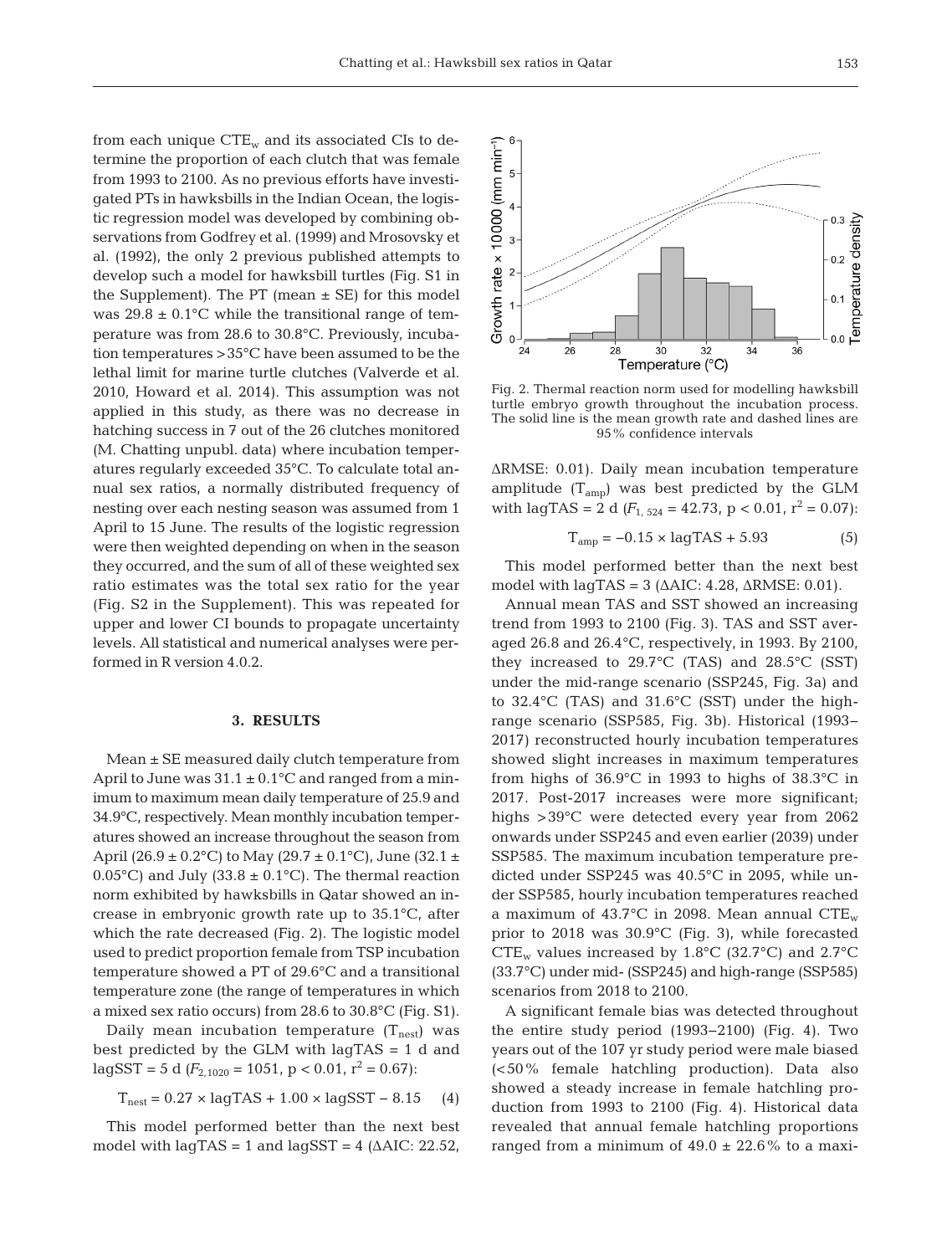

Fig. 3. Annual constant temperature equivalents weighted by hawksbill turtle embryo growth  $(CTE_w)$  and  $95\%$  CIs (thick black lines with dashed lines), annual air temperature (red lines) and annual mean sea surface temperature (SST, blue lines) directly seaward of the nesting beach for (a) the mid-range scenario SSP245 and (b) the high-range scenario SSP585

mum of  $89.5 \pm 8.1\%$  prior to 2017 (Fig. 4). This resulted in a female bias of historical primary sex ratios of  $73.2 \pm 12.1\%$  for the first 25 yr of the study period (1993− 2017, Fig. 4). The following 25 yr of the study period (2018−2043) remained comparable under both scenarios (SSP245: 73.5  $\pm$  9.9%, Fig. 4a; SSP585: 75.2  $\pm$  10.3%, Fig. 4b), while the final 25 yr of the study period (2075−2100), resulted in the greatest increase in female hatchling production  $(SSP245: 95.1 \pm 2.9\%; SSP585: 98.6 \pm 0.3\%).$  Over 90% annual female hatchling production occurred regularly by 2054 and was predicted to occur in 41 out of 107 years (38.3%) under the mid-range scenario (SSP245), while it occurred earlier under the high-range scenario (2052) and was predicted in 47 years (43.9%) between 2018 and 2100.

## **4. DISCUSSION**

Results from this study predict a significant increase in the proportion of female hatchlings pro-



Fig. 4. Forecasted annual mean and 95% CIs for the proportion of female hawksbill turtle hatchlings from 1993 to 2100 for (a) the mid-range scenario SSP245 and (b) the highrange scenario SSP585

duced in Qatar in the  $21<sup>st</sup>$  century, an important nesting ground in the Gulf (Tayab & Quiton 2003, Pilcher et al. 2014a, Chatting et al. 2018). These results support other predictive studies forecasting significant feminization of primary sex ratios in marine turtle species around the world (Fuentes et al. 2009, 2010, Laloë et al. 2016, Reneker & Kamel 2016, Monsinjon et al. 2019b, Patrício et al. 2019). An almost 'complete feminization' of green turtles *Chelonia mydas* in the northern Great Barrier Reef has been predicted (Jensen et al. 2018, p. 154). In the northeast Caribbean, 0.4% male green turtle hatchling production has been predicted by 2090 (Laloë et al. 2016), and 76− 93% female hatchling production is predicted in West Africa (Patricio et al. 2019). Our results showed current incubation temperatures at the end of the nesting season in the Gulf (July mean:  $33.8 \pm 0.1^{\circ}$ C) to be comparable to the 33.0°C forecasted in the Caribbean by the year 2060 (Laloë et al. 2016). In addition, maximum incubation temperatures to which clutches were exposed in the present study (36.8°C) were higher than incubation temperature predictions for the Caribbean by the year 2090 (34.2°C) (Laloë et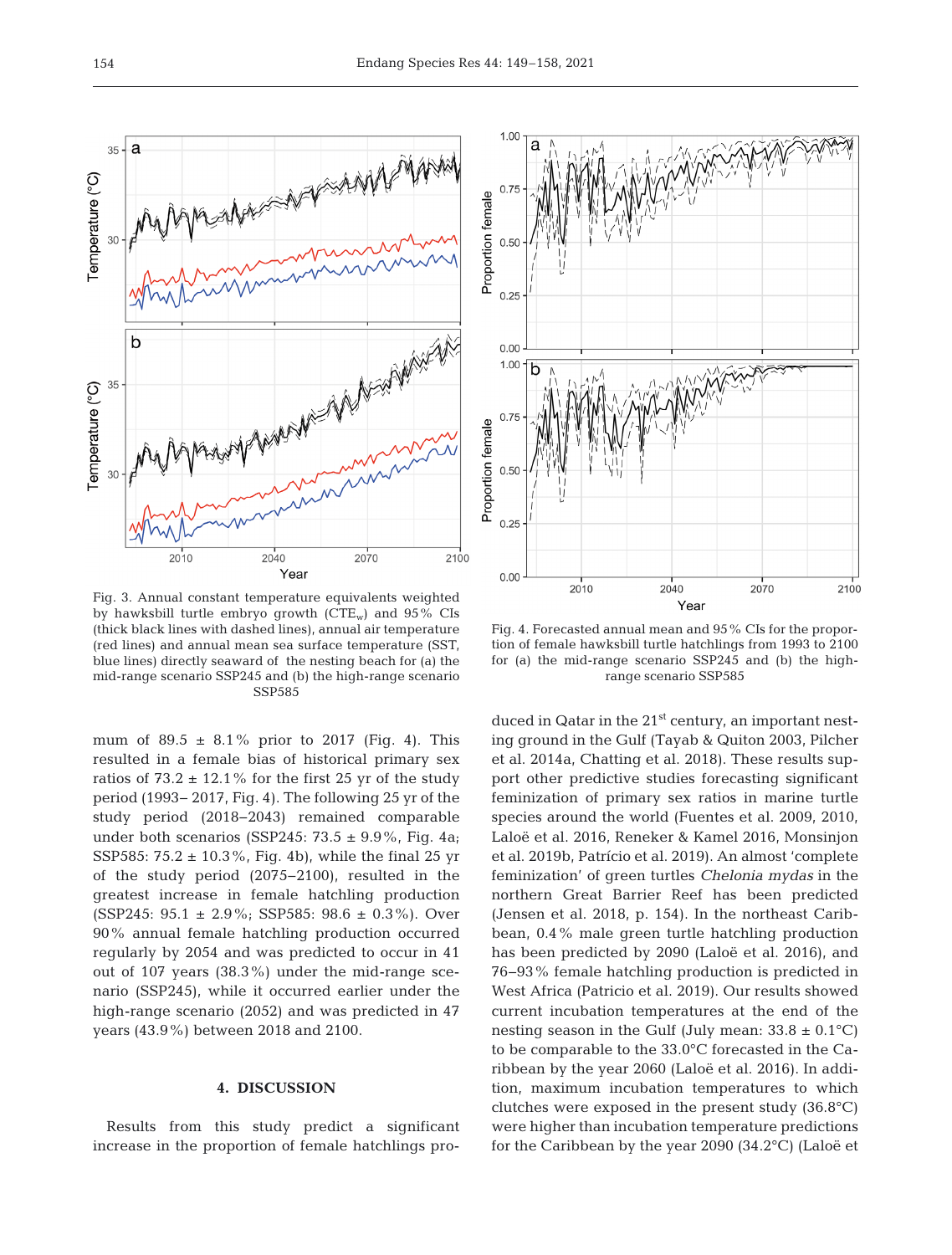al. 2016). However, unlike in the Gulf, some recent work has found male-biased or balanced sex ratios from nesting sites at higher latitudes and in tropical areas where thick vegetation shaded nests, providing cooler incubating temperatures (Steckenreuter et al. 2010, LeBlanc et al. 2012a, Kamel 2013, Patrício et al. 2017, Jensen et al. 2018). Recent research of green turtles in the Great Barrier Reef traced adults back to the beach on which they incubated and found that adult males originated from sites with cooler temperature profiles (Jensen et al. 2018). These regional male-producing nesting grounds may become increasingly important for sea turtle resilience to climate change.

Annual female hatchling production in the first half of the  $21<sup>st</sup>$  century was comparable to historical estimates, whilst the latter half of the  $21<sup>st</sup>$  century showed a significant increase in female sex ratios. Prior to 2040, annual female hatchling production was ~75% over both scenarios, which is comparable to hawksbill juvenile ratios found in the Dominican Republic (2.71:1, F:M) (Leon & Diez 1999). In contrast, adult sex ratios in Qatar have been reported to be 1:4 (F:M) (Pilcher et al. 2015). It is still unclear what the ideal operational sex ratio is for marine turtle species. Recent work has shown that males breed more frequently than females; subsequently, fewer males are needed to reproduce in order to sustain the population (Hays et al. 2010, 2014). It has also been suggested that small increases in female hatchling sex ratios would increase the number of nesting females and subsequently could boost population numbers (Hays et al. 2017, Patrício et al. 2019).

The majority of years in the second half of the 21<sup>st</sup> century produced a >90% female ratio. Since hawksbill nesting in Qatar has historically been from spring into summer, this period has provided a wide enough range in temperatures suitable for producing males. However, such high female proportions by the year 2100 could result in insufficient numbers of males to sustain the population. Moreover, the high incubating temperatures we forecast would likely impede clutch development and significantly reduce hatching success (Fisher et al. 2014, Santidrián Tomillo et al. 2015, Rafferty et al. 2017). Recent tracking work has also shown that hawksbills in the Gulf migrate relatively short distances compared to other marine turtle species (Pilcher et al. 2014a, Rees et al. 2019). Significant feminization of hatchlings in Qatar, coupled with limited migration distances of adults, would mean nesting grounds within the region would need to produce enough males to sustain the entire Gulf hawksbill population.

In estimating historical and future primary sex ratios, numerous assumptions had to be made from previous work. It was assumed that the PT is within the range of those reported by Mrosovsky et al. (1992) and Godfrey et al. (1999). However, other marine turtle species have shown PTs to vary within species, and population-specific PTs are likely to exist (Wibbels 2003, Howard et al. 2015, Bentley et al. 2020). Local adaptations of the TSD reaction norm may be present in hawksbills of the Gulf, which is possible, as 7 of the 26 nests where temperatures were recorded experienced incubation temperatures >35°C, the previously considered upper limit for thermal stress in incubating marine turtle eggs, with no detriment to hatching success (Valverde et al. 2010, Howard et al. 2014). Likewise, under higher temperatures, the TSP may be shorter than the those estimated in the current study, which would affect sex ratio estimates (Fuentes et al. 2017). Future research should investigate the PT of hawksbills in the region to reduce the uncertainty on estimates provided in this study.

We also assumed that the annual timing and distribution of nesting in Qatar would remain constant throughout the  $21<sup>st</sup>$  century, but this may not be the case, as marine turtles may change their nesting phenology in response to environmental variations and climate change (Mazaris et al. 2013, Patel et al. 2016, Monsinjon et al. 2019a). However, as the region experiences a huge change in climate throughout the year, many biological processes are driven by environmental change (Price et al. 1993). As other tropical populations may rely on spatial heterogeneity of nesting grounds to produce male and female hatchlings, temporal plasticity in nesting periodicity may be a more important driver for sex ratios in the Gulf. However, long-term annual nest timing datasets are required to confirm this. In addition, the underlying assumptions of the approach used assume that the relationship between climate data (SST and TAS) and incubation temperature will remain the same throughout the  $21<sup>st</sup>$  century. Climate change is forecasted to occur at an unprecedented rate in the region (Pal & Eltahir 2016), and this relationship may not remain constant. Mechanistic models that include microclimate and topography data could offer better predictive power, but this is not always the case (Laloë et al. 2020). The approach used in the current study has previously been used to forecast marine turtle incubation temperatures (Patrício et al. 2019) and can still inform conservationists today of the potential impacts of climate change. In addition to these assumptions regarding modelling the in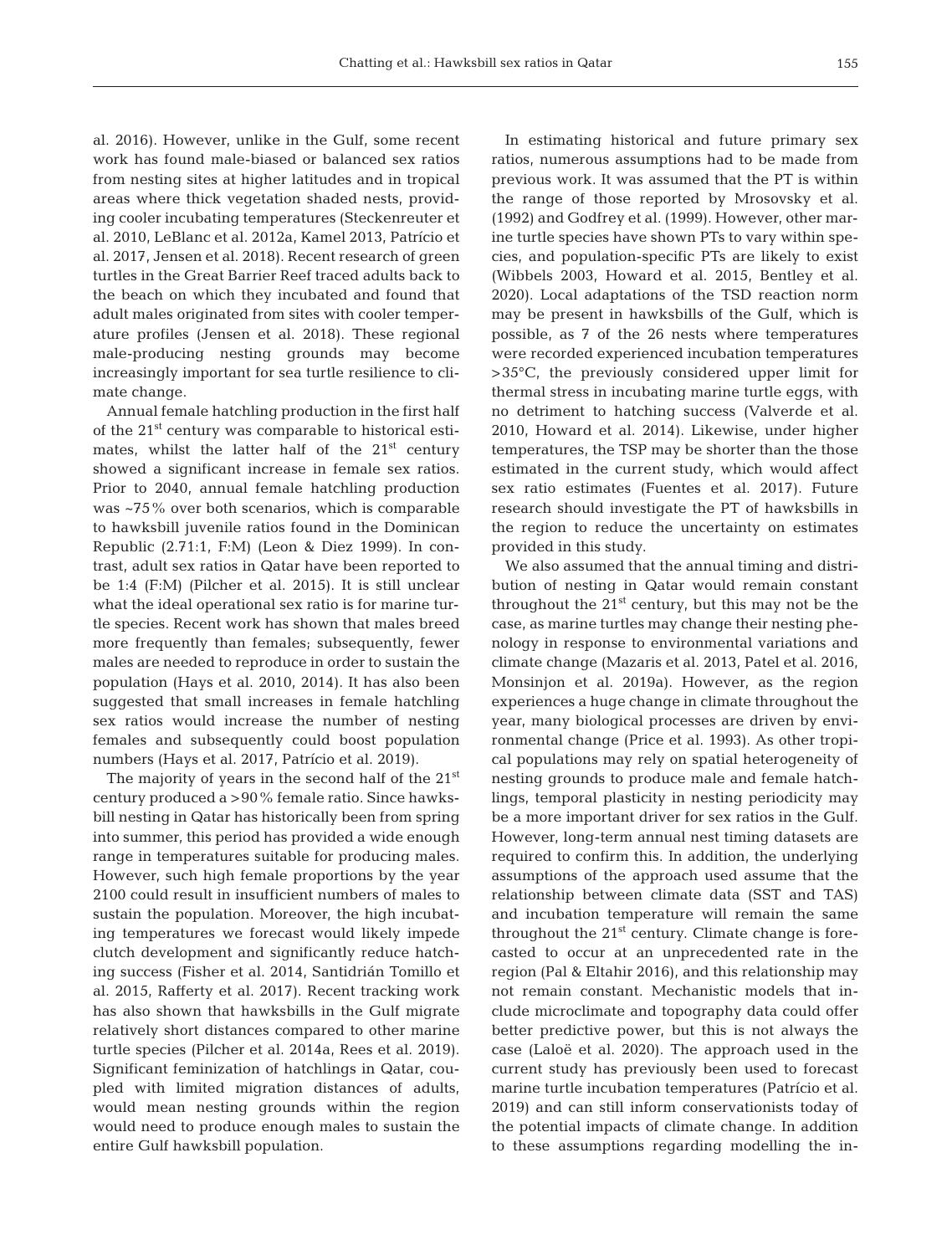creasing feminization of primary sex ratios, sea level rise may also be a significant threat to marine turtle rookeries in the region. Clutches in Qatar are already being relocated to avoid inundation as part of a wider conservation program.

Despite these assumptions, these results can be important for conservationists throughout the region and globally. Our study provides information on hawksbill turtles in an extreme environment that already experiences incubation temperatures comparable to forecasted temperatures elsewhere in the world. This study can help conservationists in the region mitigate against potential impacts of climate change by monitoring incubation temperatures and primary sex ratios going forward into the 21st century, as well as any possible impacts from climate change, for example, reductions in hatching success or temporal shifts in nesting phenology. Our results also highlight important directions of research in the region. For example, determining a specific PT for hawksbills within the Gulf would help reduce uncertainty in sex ratio estimates provided in this study. Recent work has shown that hatchlings can be reliably sexed with just a small blood sample (Tezak et al. 2020). This new approach may allow conservationists to track future primary sex ratios and may help detect extreme sex [Fuentes MMPB, Maynard JA, Guinea M, Bell IP, Werdell PJ,](https://doi.org/10.3354/esr00224) ratio biases, to further inform conservation actions. Investigations into the thermal properties on more nesting grounds across the region would help identify potential key male-producing sites that would need to be protected to ensure future population viability. Continuation of long-term reproductive monitoring projects can also help identify any timing shifts in annual nesting behaviour.

*Acknowledgements*. We thank Qatar Petroleum (QP) for their long-standing support for hawksbill conservation in Qatar. The project, which is part of a wider conservation and monitoring programme, was officially sponsored by QP. We also thank the Ministry of Municipalities and Environment (MME) of Qatar for protecting a major nesting beach in Qatar annually during the nesting period. The support from both QP and the MME illustrate their long-term commitment to turtle conservation in Qatar. C.D.M. was supported by grant number 5-642-1-110 from the Qatar National Research Fund. We also thank 3 anonymous reviewers for their thorough and constructive comments during the review process. Lastly, we are extremely grateful to Professor Marc Girondot for taking the time to answer some questions regarding the R package 'embryogrowth'.

# LITERATURE CITED

Ackerman RA (1997) The nest environment and the embryonic development of sea turtles. In: Lutz PL, Musick J (eds) The biology of sea turtles. CRC Press, Boca Raton, FL, p 83−106

- [Ahles N, Milton SL \(2016\) Mid-incubation relocation and](https://doi.org/10.1002/jwmg.1023) embryonic survival in loggerhead sea turtle eggs. J Wildl Manag 80:430-437
- [Alongi DM \(2015\) The impact of climate change on man](https://doi.org/10.1007/s40641-015-0002-x)grove forests. Curr Clim Change Rep 1:30-39
	- [Askari Hesni M, Tabib M, Hadi Ramaki A \(2016\) Nesting](https://doi.org/10.1017/S0025315415001125) ecology and reproductive biology of the hawksbill turtle, *Eretmochelys imbricata*, at Kish Island, Persian Gulf. J Mar Biol Assoc UK 96: 1373−1378
	- Bentley BP, Stubbs JL, Whiting SD, Mitchell NJ (2020) Variation in thermal traits describing sex determination and development in Western Australian sea turtle populations. Funct Ecol 34: 2302−2314
	- Booth DT, Freeman C (2006) Sand and nest temperatures and an estimate of hatchling sex ratio from the Heron Island green turtle *(Chelonia mydas)* rookery, Southern Great Barrier Reef. Coral Reefs 25: 629−633
- [Chatting M, Smyth D, Al-Maslamani I, Obbard J and others](https://doi.org/10.1371/journal.pone.0203257) (2018) Nesting ecology of hawksbill turtles, *Eretmoche lys imbricata*, in an extreme environmental setting. PLOS ONE 13:e0203257
- [Estiarte M, Peñuelas J \(2015\) Alteration of the phenology of](https://doi.org/10.1111/gcb.12804) leaf senescence and fall in winter deciduous species by climate change: effects on nutrient proficiency. Glob Change Biol 21: 1005−1017
- [Fisher LR, Godfrey MH, Owens DW \(2014\) Incubation](https://www.ncbi.nlm.nih.gov/entrez/query.fcgi?cmd=Retrieve&db=PubMed&list_uids=25517114&dopt=Abstract) temperature effects on hatchling performance in the loggerhead sea turtle *(Caretta caretta)*. PLOS ONE 9: e114880
- Hamann M (2009) Proxy indicators of sand temperature help project impacts of global warming on sea turtles in northern Australia. Endang Species Res 9:33-40
- [Fuentes MMPB, Hamann M, Limpus CJ \(2010\) Past, current](https://doi.org/10.1016/j.jembe.2009.11.003) and future thermal profiles of green turtle nesting grounds:implications from climate change. J Exp Mar Biol Ecol 383:56-64
- [Fuentes MMPB, Monsinjon J, Lopez M, Lara P, Santos A, dei](https://doi.org/10.1016/j.ecolmodel.2017.09.022) Marcovaldi MAG, Girondot M (2017) Sex ratio estimates for species with temperature-dependent sex determination differ according to the proxy used. Ecol Model 365: 55−67
	- Girondot M (1999) Statistical description of temperaturedependent sex determination using maximum likelihood. Evol Ecol Res 1:479-486
- $\blacktriangleright$  Girondot M (2017) HelpersMG: tools for earth meteorological analysis v. 4.3. https://cran.r-project.org/package= HelpersMG
- $\blacktriangleright$  Girondot M (2019) Embryogrowth: tools to analyze the thermal reaction norm of embryo growth v. 7.6. https:// cran.r-project.org/package=embryogrowth
	- Girondot M, Kaska Y (2014) A model to predict the thermal reaction norm for the embryo growth rate from field data. J Therm Biol 45:96-102
- [Girondot M, Kaska Y \(2015\) Nest temperatures in a logger](https://doi.org/10.1016/j.jtherbio.2014.10.008)head nesting beach in Turkey is more determined by sea surface temperature than air temperature. J Therm Biol 47: 13–18
- [Girondot M, Monsinjon J, Guillon JM \(2018\) Delimitation of](https://doi.org/10.1016/j.jtherbio.2018.02.006) the embryonic thermosensitive period for sex determination using an embryo growth model reveals a potential bias for sex ratio prediction in turtles. J Therm Biol 73: 32−40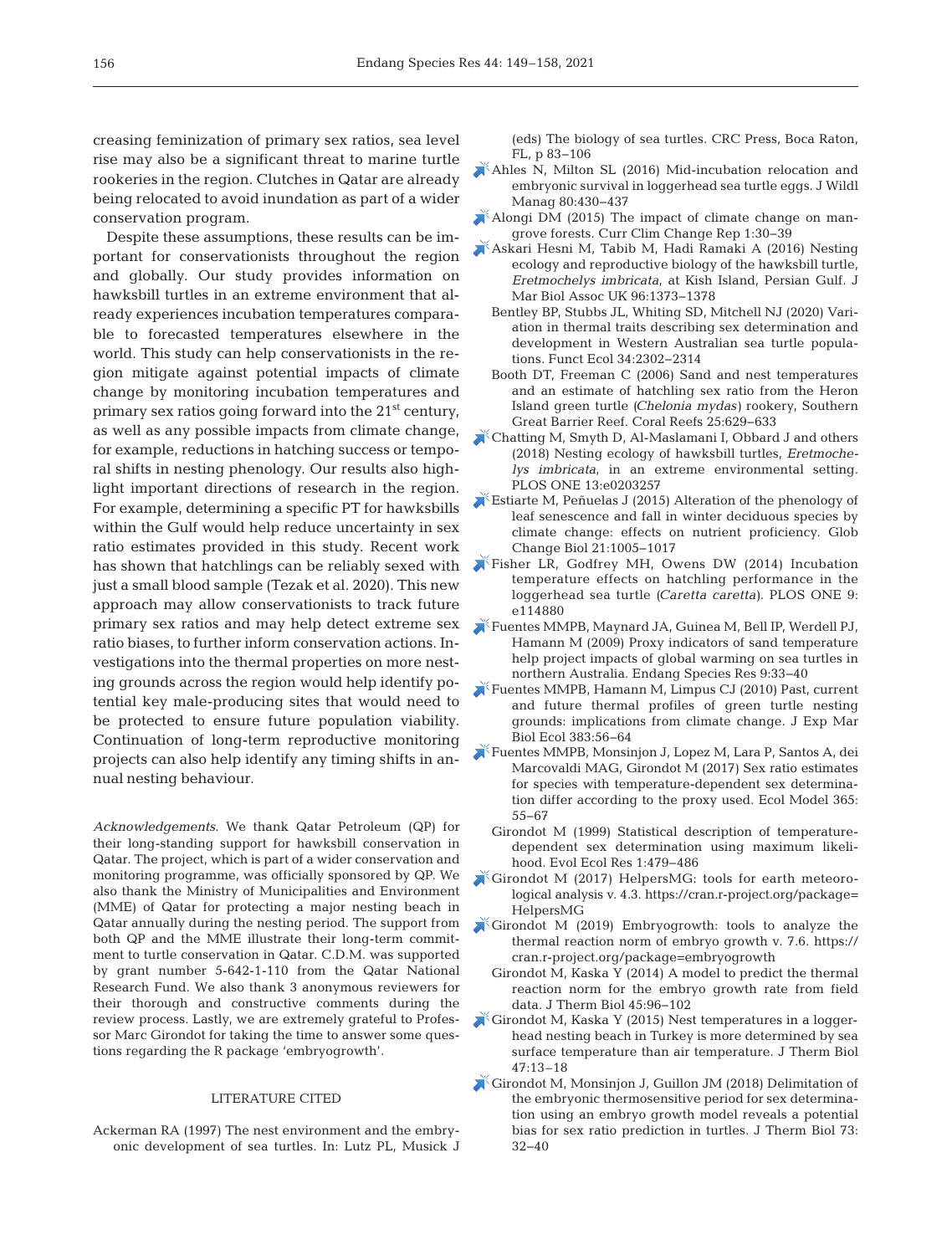- [Godfrey MH, D'Amato AF, Marcovaldi MÂ, Mrosovsky N](https://doi.org/10.1139/z99-117) (1999) Pivotal temperature and predicted sex ratios for hatchling hawksbill turtles from Brazil. Can J Zool 77: 1465−1473
- [Godley BJ, Broderick AC, Glen F, Hays GC \(2002\) Temper](https://doi.org/10.3354/meps226115)ature-dependent sex determination of Ascension Island green turtles. Mar Ecol Prog Ser 226: 115−124
- [Gross TS, Crain DA, Bjorndal KA, Bolten AB, Carthy RR](https://doi.org/10.1006/gcen.1995.1103) (1995) Identification of sex in hatchling loggerhead turtles (*Caretta caretta*) by analysis of steroid concentrations in chorioallantoic/amniotic fluid. Gen Comp Endocrinol 99: 204−210
- [Hawkes LA, Broderick AC, Godfrey MH, Godley BJ \(2007\)](https://doi.org/10.1111/j.1365-2486.2007.01320.x) Investigating the potential impacts of climate change on a marine turtle population. Glob Change Biol 13: 923−932
- [Hays GC, Godley BJ, Broderick AC \(1999\) Long-term ther](https://doi.org/10.3354/meps185297)mal conditions on the nesting beaches of green turtles on Ascension Island. Mar Ecol Prog Ser 185:297-299
- [Hays GC, Broderick AC, Glen F, Godley BJ \(2003\) Climate](https://doi.org/10.1046/j.1365-2486.2003.00606.x) change and sea turtles: a 150-year reconstruction of incubation temperatures at a major marine turtle rookery. Glob Change Biol 9:642-646
- [Hays GC, Fossette S, Katselidis KA, Schofield G, Gravenor](https://doi.org/10.1111/j.1523-1739.2010.01531.x) MB (2010) Breeding periodicity for male sea turtles, operational sex ratios, and implications in the face of climate change. Conserv Biol 24: 1636−1643
	- Hays GC, Mazaris AD, Schofield G (2014) Different male vs. female breeding periodicity helps mitigate offspring sex ratio skews in sea turtles. Front Mar Sci 1:43
- [Hays GC, Mazaris AD, Schofield G, Laloë JO \(2017\) Popula](https://www.ncbi.nlm.nih.gov/entrez/query.fcgi?cmd=Retrieve&db=PubMed&list_uids=28179520&dopt=Abstract)tion viability at extreme sex-ratio skews produced by temperature-dependent sex determination. Proc R Soc B 284: 20162576
- [Hereford J, Schmitt J, Ackerly DD \(2017\) The seasonal cli](https://doi.org/10.1111/1365-2745.12739)mate niche predicts phenology and distribution of an ephemeral annual plant, *Mollugo verticillata*. J Ecol 105: 1323−1334
- [Hofmann G, Somero G \(1995\) Evidence for protein damage](https://www.ncbi.nlm.nih.gov/entrez/query.fcgi?cmd=Retrieve&db=PubMed&list_uids=9319406&dopt=Abstract) at environmental temperatures: seasonal changes in levels of ubiquitin conjugates and hsp70 in the intertidal mussel *Mytilus trossulus*. J Exp Biol 198: 1509−1518
- [Howard R, Bell I, Pike D \(2014\) Thermal tolerances of sea](https://doi.org/10.3354/esr00636) turtle embryos: current understanding and future directions. Endang Species Res 26: 75−86
- [Howard R, Bell I, Pike DA \(2015\) Tropical flatback turtle](https://doi.org/10.1242/jeb.118778) (*Natator depressus*) embryos are resilient to the heat of climate change. J Exp Biol 218: 3330−3335
- [Jensen MP, Allen CD, Eguchi T, Bell IP and others \(2018\)](https://doi.org/10.1016/j.cub.2017.11.057) Environmental warming and feminization of one of the largest sea turtle populations in the world. Curr Biol 28: 154−159
- $\mathbb{X}^k$ [Kamel SJ \(2013\) Vegetation cover predicts temperature in](https://doi.org/10.3354/esr00489) nests of the hawksbill sea turtle: implications for beach management and offspring sex ratios. Endang Species Res 20:41−48
	- Kanamitsu M, Ebisuzaki W, Woollen J, Yang SK, Hnilo JJ, Fiorino M, Potter GL (2002) NCEP-DOE AMIP-II re analysis (R-2). Bull Am Meteorol Soc 83: 1631−1644
	- Kock N, Lynn GS (2012) Lateral collinearity and misleading results in variance-based SEM: an illustration and recommendations. J Assoc Inf Syst 13: 546−580
- [Laloë JO, Esteban N, Berkel J, Hays GC \(2016\) Sand tem](https://doi.org/10.1016/j.jembe.2015.09.015)peratures for nesting sea turtles in the Caribbean: implications for hatchling sex ratios in the face of climate change. J Exp Mar Biol Ecol 474: 92−99
- Laloë JO, Monsinjon J, Gaspar C, Touron M and others (2020) Production of male hatchlings at a remote South Pacific green sea turtle rookery: conservation implications in a female-dominated world. Mar Biol 167:70
- [LeBlanc AM, Drake KK, Williams KL, Frick MG, Wibbels T,](https://doi.org/10.2744/CCB-0915.1) Rostal DC (2012a) Nest temperatures and hatchling sex ratios from loggerhead turtle nests incubated under natural field conditions in Georgia, United States. Chelonian Conserv Biol 11: 108−116
- [LeBlanc AM, Wibbels T, Shaver D, Walker JS \(2012b\) Tem](https://doi.org/10.3354/esr00465)perature-dependent sex determination in the Kemp's ridley sea turtle: effects of incubation temperatures on sex ratios. Endang Species Res 19: 123−128
- [Lehodey P, Senina I, Nicol S, Hampton J \(2015\) Modelling](https://doi.org/10.1016/j.dsr2.2014.10.028) the impact of climate change on South Pacific albacore tuna. Deep Sea Res II Top Stud Oceanogr 113: 246−259
	- Leon Y, Diez C (1999) Population structure of hawksbill turtles on a foraging ground in the Dominican Republic. Chelonian Conserv Biol 3: 230−236
	- Luo M, Liu T, Meng F, Duan Y, Frankl A, Bao A, De Maeyer P (2018) Comparing bias correction methods used in downscaling precipitation and temperature from regional climate models: a case study from the Kaidu River Basin in Western China. Water 10:1046
- [Mazaris AD, Kallimanis AS, Pantis JD, Hays GC \(2013\) Phe](https://www.ncbi.nlm.nih.gov/entrez/query.fcgi?cmd=Retrieve&db=PubMed&list_uids=23193130&dopt=Abstract)nological response of sea turtles to environmental variation across a species' northern range. Proc R Soc B 280: 20122397
- [Monsinjon J, Jribi I, Hamza A, Ouerghi A, Kaska Y, Giron](https://doi.org/10.2744/CCB-1269.1)dot M (2017) Embryonic growth rate thermal reaction norm of Mediterranean *Caretta caretta* embryos from two different thermal habitats, Turkey and Libya. Chelonian Conserv Biol 16: 172−179
- [Monsinjon J, Lopez-Mendilaharsu M, Lara P, Santos A, dei](https://doi.org/10.3354/meps12988) Marcovaldi MAG, Girondot M, Fuentes MMPB (2019a) Effects of temperature and demography on the phenology of loggerhead sea turtles in Brazil. Mar Ecol Prog Ser 623: 209−219
	- Monsinjon JR, Wyneken J, Rusenko K, López-Mendilaharsu M and others (2019b) The climatic debt of loggerhead sea turtle populations in a warming world. Ecol Indic 107: 105657
- [Mrosovsky N, Bass A, Corliss LA, Richardson JI, Richardson](https://doi.org/10.1139/z92-261) TH (1992) Pivotal and beach temperatures for hawksbill turtles nesting in Antigua. Can J Zool 70: 1920−1925
- [Muhling B, Lee S, Lamkin J, Liu Y \(2011\) Predicting the](https://doi.org/10.1093/icesjms/fsr008) effects of climate change on bluefin tuna (*Thunnus thynnus*) spawning habitat in the Gulf of Mexico. ICES J Mar Sci 68: 1051−1062
	- Pal JS, Eltahir EAB (2016) Future temperature in southwest Asia projected to exceed a threshold for human adaptability. Nat Clim Chang 6: 197−200
- [Patel SH, Morreale SJ, Saba VS, Panagopoulou A, Margari](https://www.ncbi.nlm.nih.gov/entrez/query.fcgi?cmd=Retrieve&db=PubMed&list_uids=27332550&dopt=Abstract)toulis D, Spotila JR (2016) Climate impacts on sea turtle breeding phenology in Greece and associated foraging habitats in the wider Mediterranean region. PLOS ONE 11: e0157170
- [Patrício AR, Marques A, Barbosa C, Broderick AC and oth](https://doi.org/10.3354/meps12242)ers (2017) Balanced primary sex ratios and resilience to climate change in a major sea turtle population. Mar Ecol Prog Ser 577: 189−203
- [Patrício AR, Varela MR, Barbosa C, Broderick AC and others](https://doi.org/10.1111/gcb.14520) (2019) Climate change resilience of a globally important sea turtle nesting population. Glob Change Biol 25: 522−535